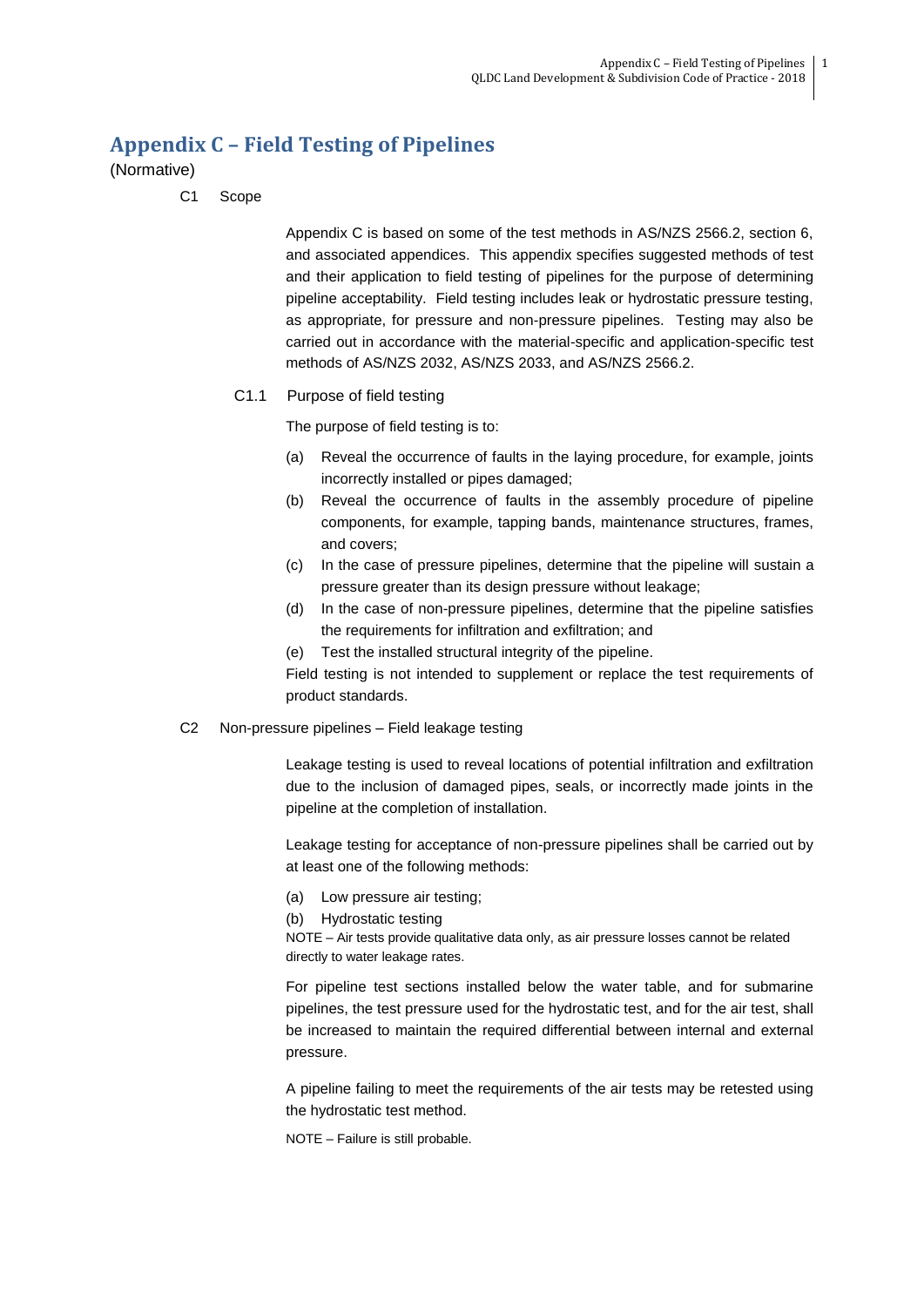# C2.1 Low pressure air test

The test length shall be acceptable where the gauged pressure exceeds 18 kPa (or not more than 7 kPa less than the pressure at the start of the test) for the time interval shown in table C1 after the shut-off of the air supply.

Table C1 is based on an air test pressure of 25 kPa (in excess of any external hydrostatic pressure due to groundwater) and, on this basis, air volume losses shall not exceed the greater of:

- (a) A rate of 0.0009  $\frac{m^3}{m^2}$  are  $\frac{m^2}{m^2}$  of pipe wall area; and
- (b) A rate of 0.056  $m^3/m$ in, which is regarded as the lowest detectable individual air leak.

Column 2 and column 3 of table C1 give the times and lengths up to which (b) prevails over (a).

NOTE – For safety reasons air test pressures in excess of 50 kPa should not be applied.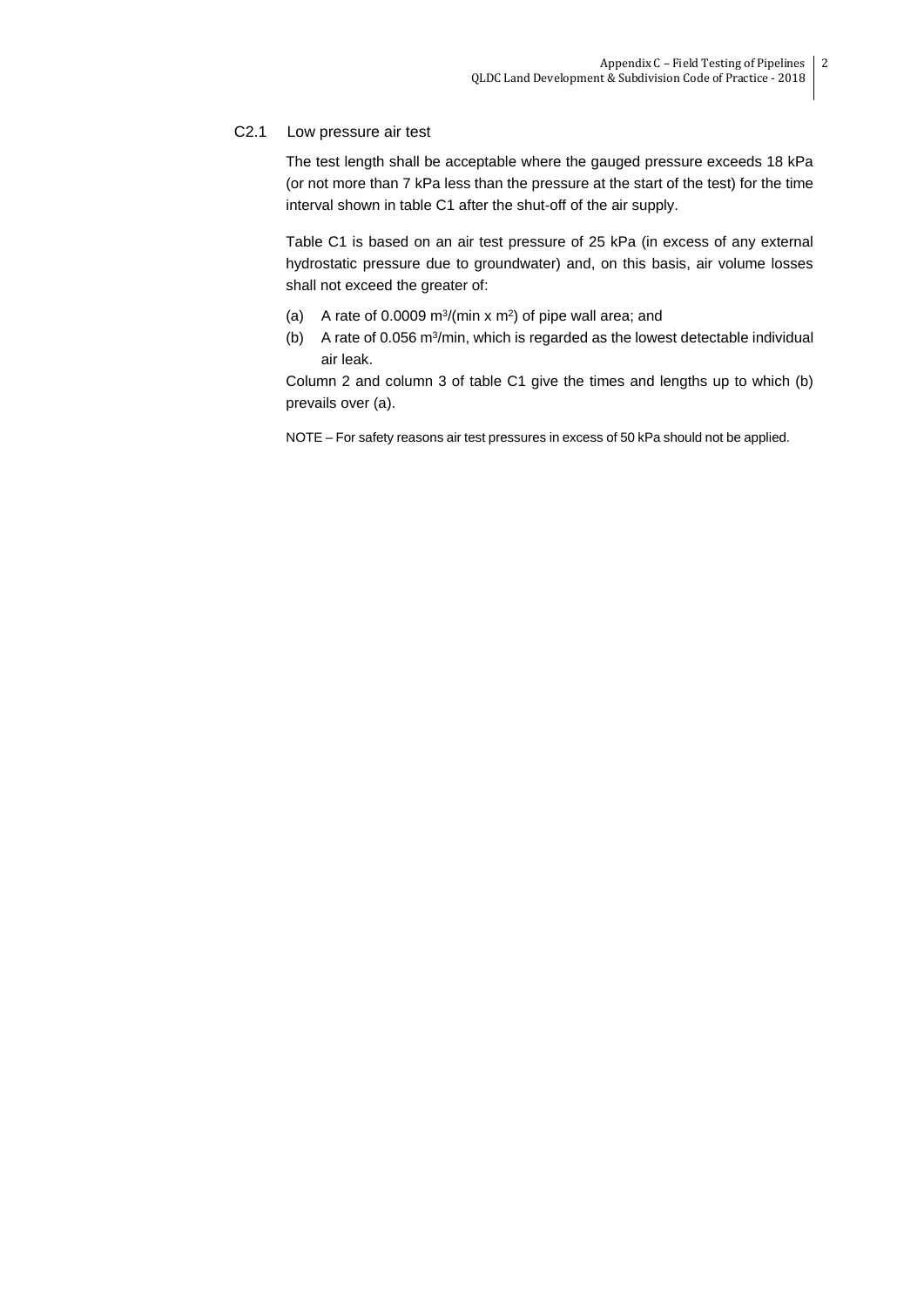| <b>DN</b> | <b>Minimum</b><br>time<br>(minutes) | <b>Maximum length</b><br>for minimum<br>time to apply<br>(metres) | Test length (metres)            |                |                |                |                |
|-----------|-------------------------------------|-------------------------------------------------------------------|---------------------------------|----------------|----------------|----------------|----------------|
|           |                                     |                                                                   | 50                              | 100            | 150            | 200            | 250            |
|           |                                     |                                                                   | Minimum test duration (minutes) |                |                |                |                |
| 80        | 1.5                                 | 231                                                               | 1.5                             | 1.5            | 1.5            | 1.5            | 1.6            |
| 100       | $\overline{2}$                      | 185                                                               | $\overline{2}$                  | $\overline{2}$ | $\overline{2}$ | $\overline{2}$ | 3              |
| 150       | 3                                   | 123                                                               | $\overline{3}$                  | 3              | 3              | 5              | $6\phantom{a}$ |
| 225       | $\overline{\mathbf{4}}$             | 82                                                                | $\overline{\mathcal{A}}$        | 5              | 8              | 10             | 13             |
| 300       | 6                                   | 62                                                                | 6                               | 9              | 14             | 18             | 23             |
| 375       | $\overline{7}$                      | 49                                                                | $\overline{7}$                  | 14             | 22             | 29             | 36             |
| 450       | $\boldsymbol{9}$                    | 41                                                                | 10                              | 21             | 31             | 41             | 52             |
| 525       | 10                                  | 35                                                                | 14                              | 28             | 42             | 56             | 70             |
| 600       | 11                                  | 31                                                                | 18                              | 37             | 55             | 73             | 92             |
| 675       | 13                                  | 27                                                                | 23                              | 46             | 70             | 93             | 116            |
| 750       | 14                                  | 25                                                                | 29                              | 57             | 86             | 115            | 143            |
| 900       | 17                                  | 21                                                                | 41                              | 83             | 124            | 165            | 207            |
| 1000      | 19                                  | 19                                                                | 51                              | 102            | 153            | 204            | 255            |
| 1050      | 20                                  | 18.8                                                              | 56                              | 112            | 169            | 225            | 281            |
| 1200      | 23                                  | 15                                                                | 73                              | 147            | 220            | 294            | 367            |
| 1500      | 28                                  | 12                                                                | 115                             | 230            | 344            | 459            | 574            |

**Table C1 – Low pressure air and vacuum tests – Minimum time intervals for 7 kPa pressure change in pipeline**

NOTE –

The time interval may be reduced for a proportionate reduction in the allowable pressure drop. Where there is no detectable change in pressure after 1 hour of testing, the section under test shall be deemed acceptable.

This table is based on the following equation:

*T* = 1.02*D*i*kLq*

where

*T* = time for a 7 kPa pressure drop, in seconds

 $D_i$  = pipeline internal diameter, in metres

 $q =$  allowable volume loss in cubic metre/minute/square metre taken as 0.0009 m<sup>3</sup>/min.m<sup>2</sup>

 $k = 0.054DL$  but not less than 1

*L* = length of test section, in metres.

Columns 2 and 3 have been calculated with  $k = 1.0$ .

The appropriate air or vacuum test/pressure method for pipes larger than DN 750 should be established by reference to the specifier.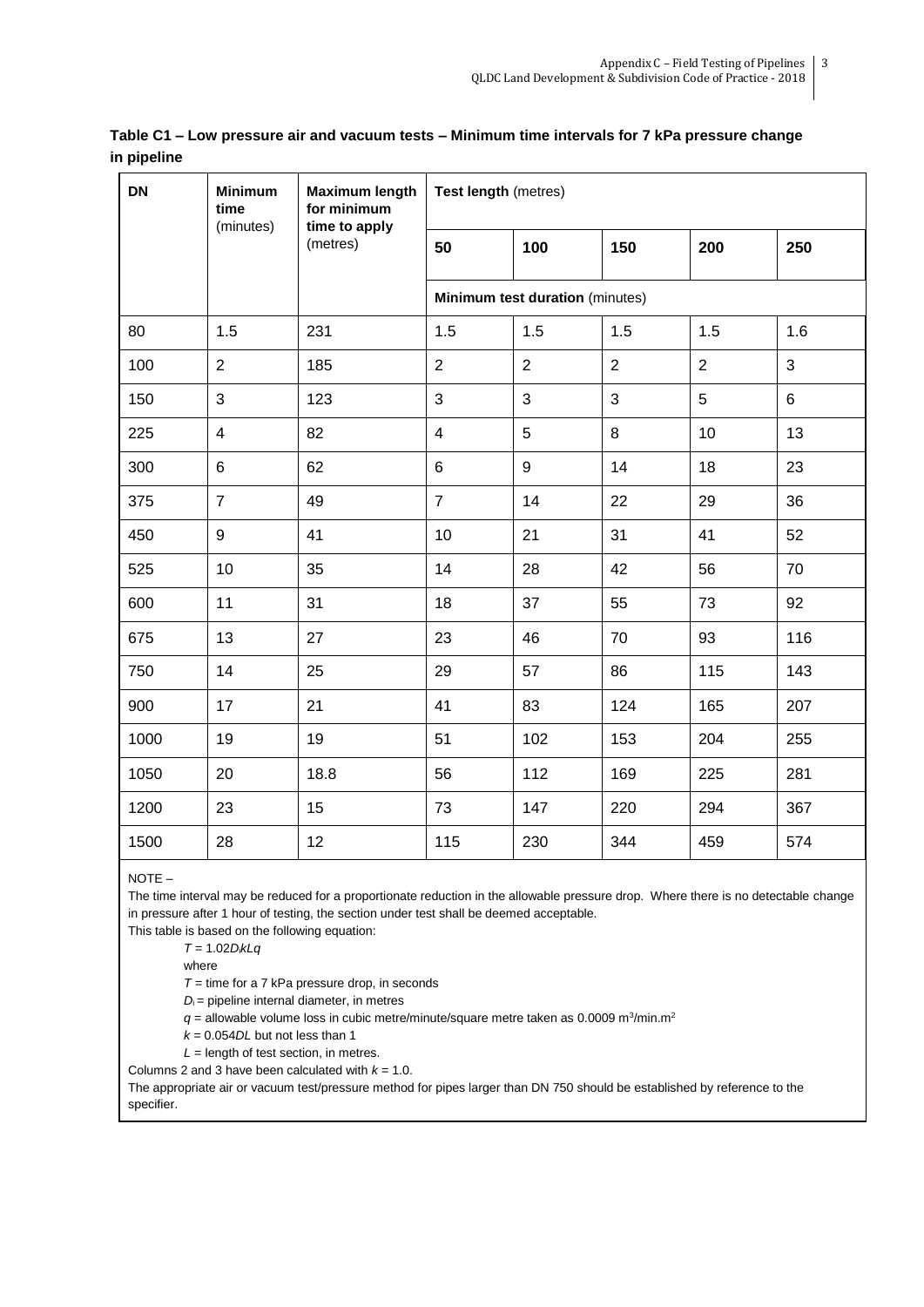## C2.1.1 Low pressure air test procedure

The procedure shall be as follows:

- (a) Pump in air slowly until a pressure of 25 +5,−0 kPa is reached. Where the pipeline is below the water table this pressure shall be increased to achieve a differential pressure of 25 kPa. In no circumstances should the actual pressure exceed 50 kPa;
- NOTE Rapid pressurisation may cause significant air temperature changes, which will effect the testing accuracy.
- (b) Maintain the pressure for at least 3.0 minutes;
- (c) Where no leaks are detected, shut off the air supply;
- (d) Where the pipeline fails the test, repressurise to 25 +5,−0 kPa and check for leaks by pouring a concentrated solution of soft soap and water over accessible joints and fittings;
- (e) Repair any defects, then repeat steps (a) to (c);
- (f) With the air supply shut off, monitor the pressure for the time intervals given in table C1.

The test length shall be acceptable where the pressure drops by 7 kPa, or less, over the required (tabulated) test period.

NOTE –

(1) The test length of pipeline should be restricted to pipeline sections between maintenance holes (the most convenient places for inserting test plugs or fixing temporary bulkheads). The method should not be used for test lengths in excess of 250 m and for pipe diameters larger than 1500 mm.

(2) The procedure for low pressure air testing of large diameter pipelines is potentially hazardous because of the very large forces to be resisted by temporary plugs or bulkheads and the serious consequences of accidental bulkhead blow-out. A relief valve, with a 50 kPa maximum setting, should be installed on all pressurising equipment.

## C2.2 Hydrostatic test

The test length shall be acceptable where the specified allowable make up water is not exceeded. Where not specified, the allowable make up water shall be 0.5 L/hour per metre length per metre diameter.

C2.2.1 Hydrostatic test procedure

The procedure shall be as follows:

- (a) The test pressure shall be not less than 20 kPa, or 20 kPa above the groundwater pressure at the pipe soffit at its highest point, whichever is the greater, and not exceed 60 kPa at the lowest point of the section;
- (b) Steeply graded pipelines shall be tested in stages where the maximum pressure, as stated above, will be exceeded if the whole section is tested in one length;
- (c) The pressure shall be maintained for at least 2 hours by adding measured volumes of water where necessary;
- (d) Any visible leaks detected shall be repaired and the pipeline shall be retested.
- C3 Pressure pipelines Field hydrostatic pressure testing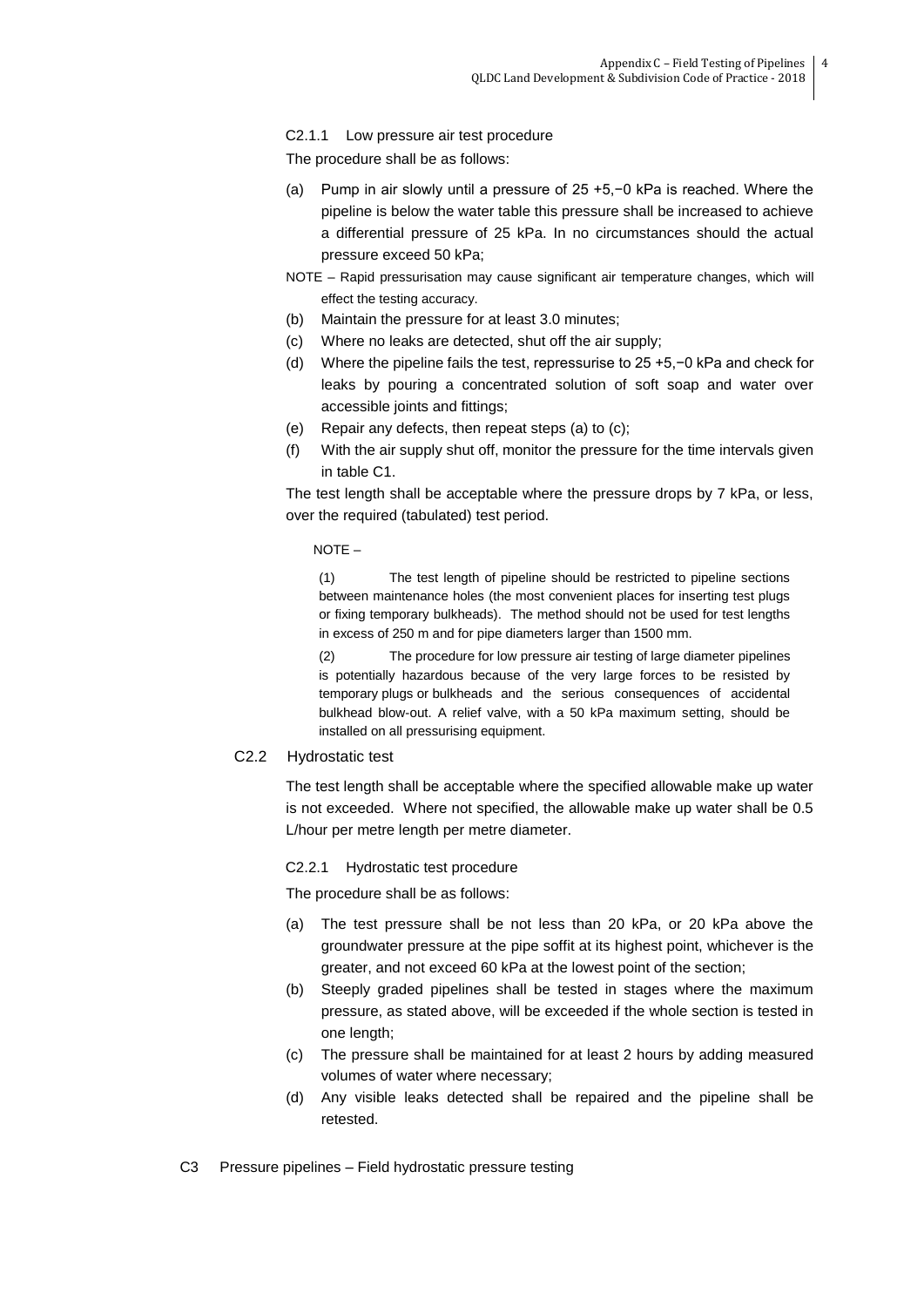The hydrostatic pressure test method shall be as specified.

Hydrostatic pressure testing requires selecting an appropriate configuration of method, pressure, and length of test section.

Test parameters and details shall be determined with due consideration to the following:

- (a) Pipe material;
- (b) Pipe diameter;
- (c) Length of test section;
- (d) Duration of the test;
- (e) Magnitude of test pressure and rate of pressurisation;
- (f) Presence of air in the pipeline;
- (g) Time required for saturation of porous liners;
- (h) Potential movement of pipeline thrust restraints;
- (i) Design pressure for thrust and anchor supports;
- (j) Accuracy of test equipment;
- (k) Ambient temperature changes during testing;
- (l) Presence of leaks in equipment used for testing or equipment attachment points (such as sealing plugs);
- (m) Potential for leaks in the pipeline. NOTE – It is advisable to begin testing early in the pipeline installation to confirm adequacy of laying procedures and, where appropriate, to increase the length tested progressively as experience is gained.
- C3.1 Selection of test pressure

The hydrostatic test pressure at any point in the pipeline shall be:

- (a) Not less than the design pressure; and
- (b) Not more than 25% above the rated pressure of any pipeline component. NOTE – The design pressure is the maximum system pressure at a point in the pipeline, considering future developments, static pressure, dynamic pressure, and an allowance for short-term surge pressure (water hammer), as determined by analysis.

Compressed air testing shall not be permitted for pressure pipe.

## C3.2 Selecting test lengths

The pipeline length tested shall be either the whole, or a section (capable of being isolated), of the pipeline depending on the length and diameter, the availability of water, and the spacing between sectioning valves or blank ends.

The pipeline shall be divided into test sections such that:

- (a) The hydrostatic test pressure at any point in the pipeline is:
	- (i) Not less than the design pressure; and

(ii) Not more than 25% above the rated pressure of any pipeline component; and

(b) Water is available for the test together with facilities for its disposal, in accordance with regulatory requirements, after the test.

NOTE –

(1) Pipelines longer than 1000 m may need to be tested in several sections. Where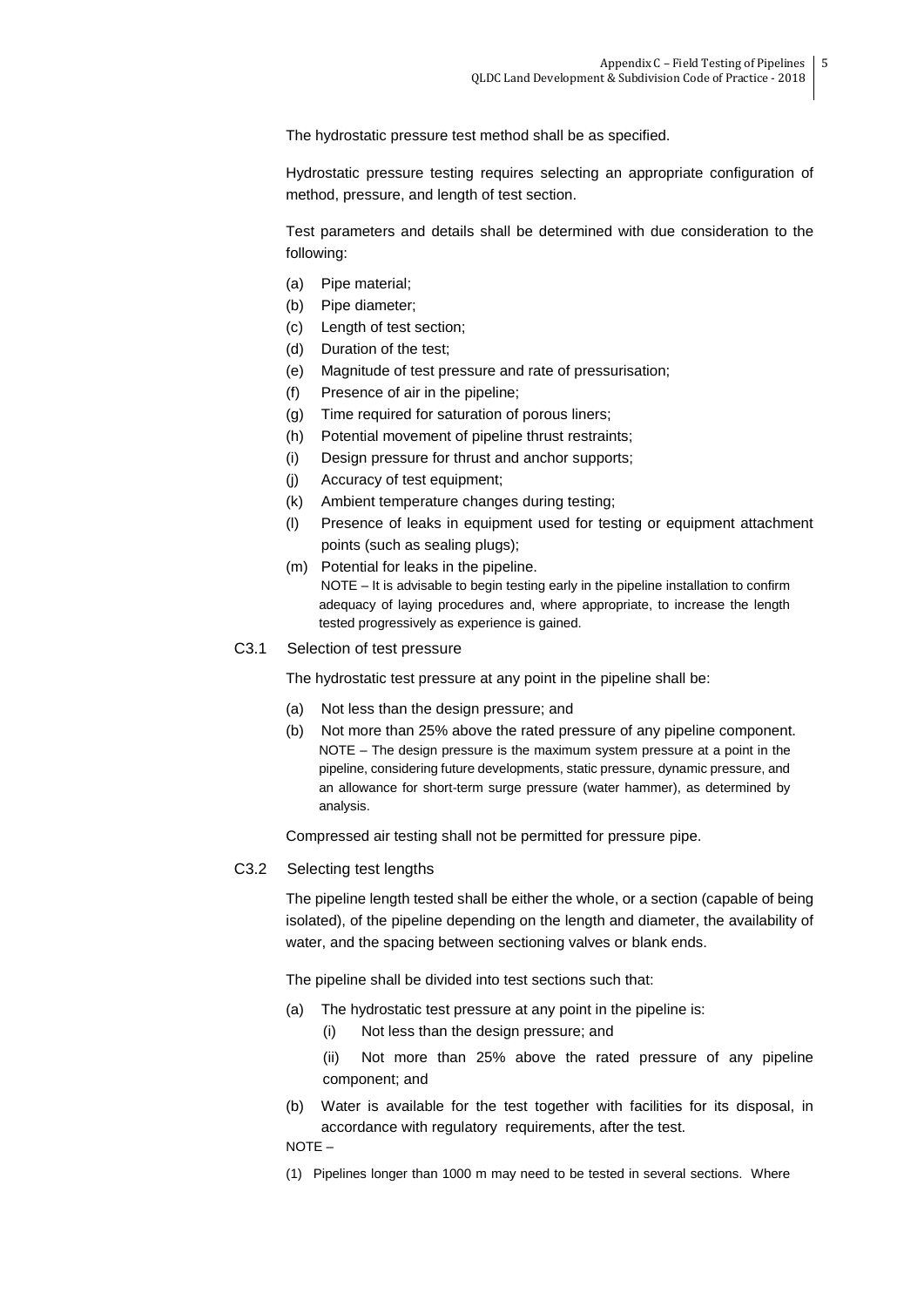long lengths are to be tested, radio or other electronic means of communication between test operatives, to coordinate test procedures and thus minimise the test duration, is desirable.

(2) Long test sections may incorporate a large number of mechanical (that is, flanged) joints, which should be checked for leakage. The longer the test section the harder it is to locate a leak, or discriminate between a leak and the other effects, such as the absorption of air into solution under pressure.

#### C3.3 Pre-test procedures

The pre-test procedures are as follows:

- (a) All required temporary and permanent thrust blocks, or other pipeline thrustresisting methods, including integral joint-restraint systems, shall be in place, and all concrete shall be adequately cured (normally a minimum of 7 days);
- (b) Blank flanges or caps shall be installed at the beginning and end of the test section. Testing shall not take place against closed valves unless they are fully restrained and it is possible to check for leakage past the valve seat. Mechanical ends that are not end load resistant shall be temporarily strutted or anchored, to withstand the test pressures without movement; NOTE – Temporary supports should not be removed until the pipeline has been depressurised. All test personnel should be informed of the loading limits on temporary fittings and supports.
- (c) Where practicable, all bolted joints shall be left exposed to allow for retensioning during or after testing;
- (d) Compacted embedment and fill material shall be placed to leave all joints, service connections and ball valves exposed wherever possible;
- (e) For PE pipelines, the pressurising time shall not exceed 45 minutes; NOTE – The pressurising time affects the duration of the PE pipeline test.
- (f) The test equipment shall be placed in position and checked for satisfactory operation;
- (g) The pump shall be of adequate size to raise and maintain the test pressure; NOTE – A pump that is too small may increase the test duration or where too large it may be difficult to control the pressure.
- (h) Two calibrated test gauges shall be used to cross check gauge accuracy;
- (i) Slowly fill the test length of pipeline with water, preferably from the lowest point, ensuring air is vented at the high point valves. Allow a period, in the range of 3 hours to 24 hours, for the temperature of the test length and the test water to stabilise and for dissolved air to exit the system. The recommended rate of filling shall be based on a flow velocity of 0.05 m/s, calculated from the following equation: *Q*f ≤12.5πD<sup>2</sup>

where

- *Q*f = filling rate, in litres per second
- *D* = pipe diameter, in metres

NOTE – The slow rate of 0.05 m/s avoids air entrainment when the filling water is cascading through downward gradients along the pipeline.

The period of stabilisation will depend on pipe dimensions, length, material, longitudinal profile, and air exit points. For cement-mortar lined pipe, the pipeline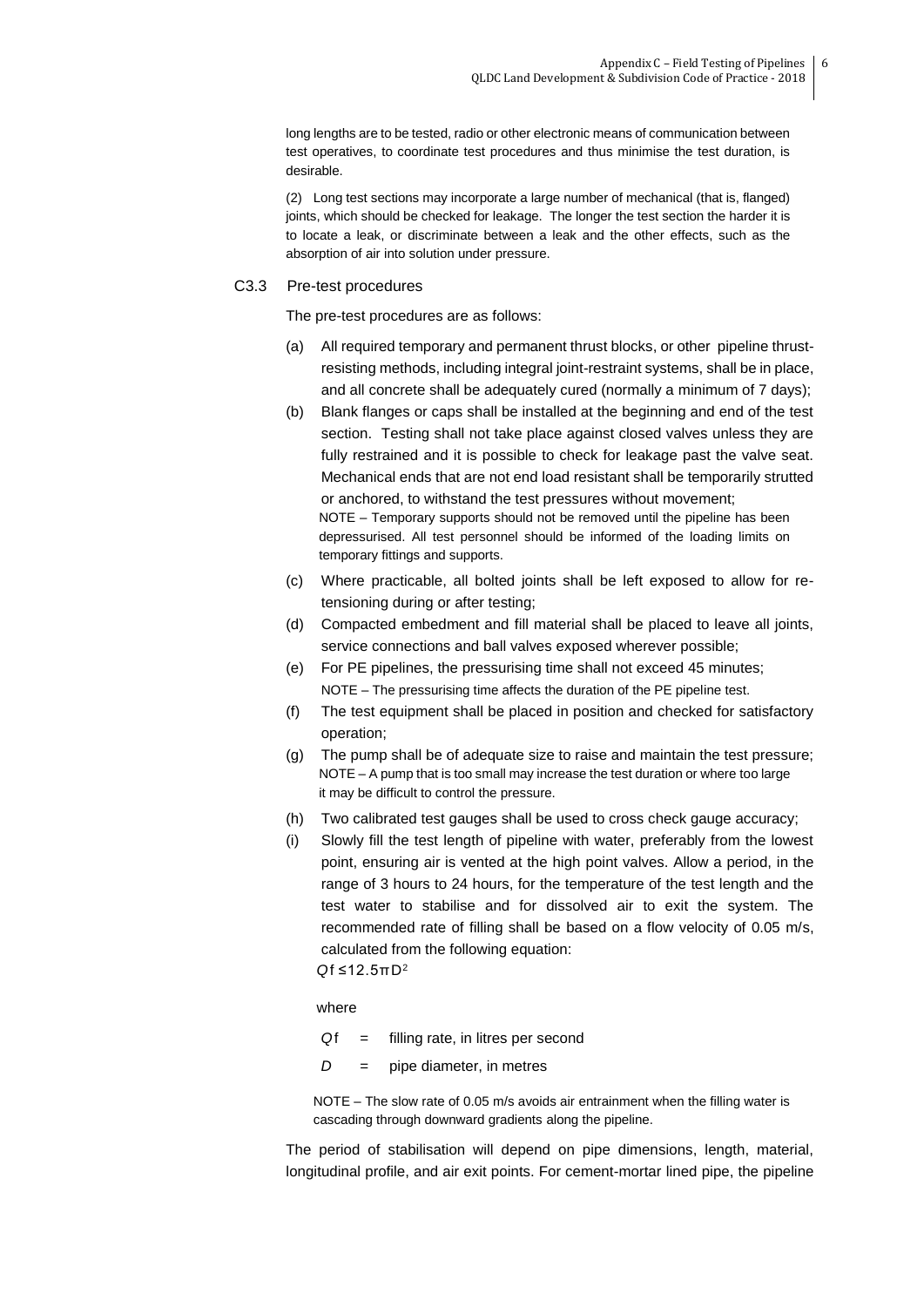shall be filled at least 24 hours before the commencement of the test, to allow the lining to become saturated.

NOTE – A firm foam swab may be used ahead of the fill water to assist air removal especially

where the pipeline undulates. Extract the swab at a high-point wash-out.

Typical pressure test equipment and location are shown in figures C1 and C2.

C3.4 Post-test procedures

After testing, pipelines shall be depressurised slowly. All air venting facilities shall be open when emptying pipelines. The test water shall be drained to an approved waterway and all connection points shall be reinstated.



valve or fitting

**NOT TO SCALE** 

**Figure C1 – Typical pressure pipeline under field hydrostatic test**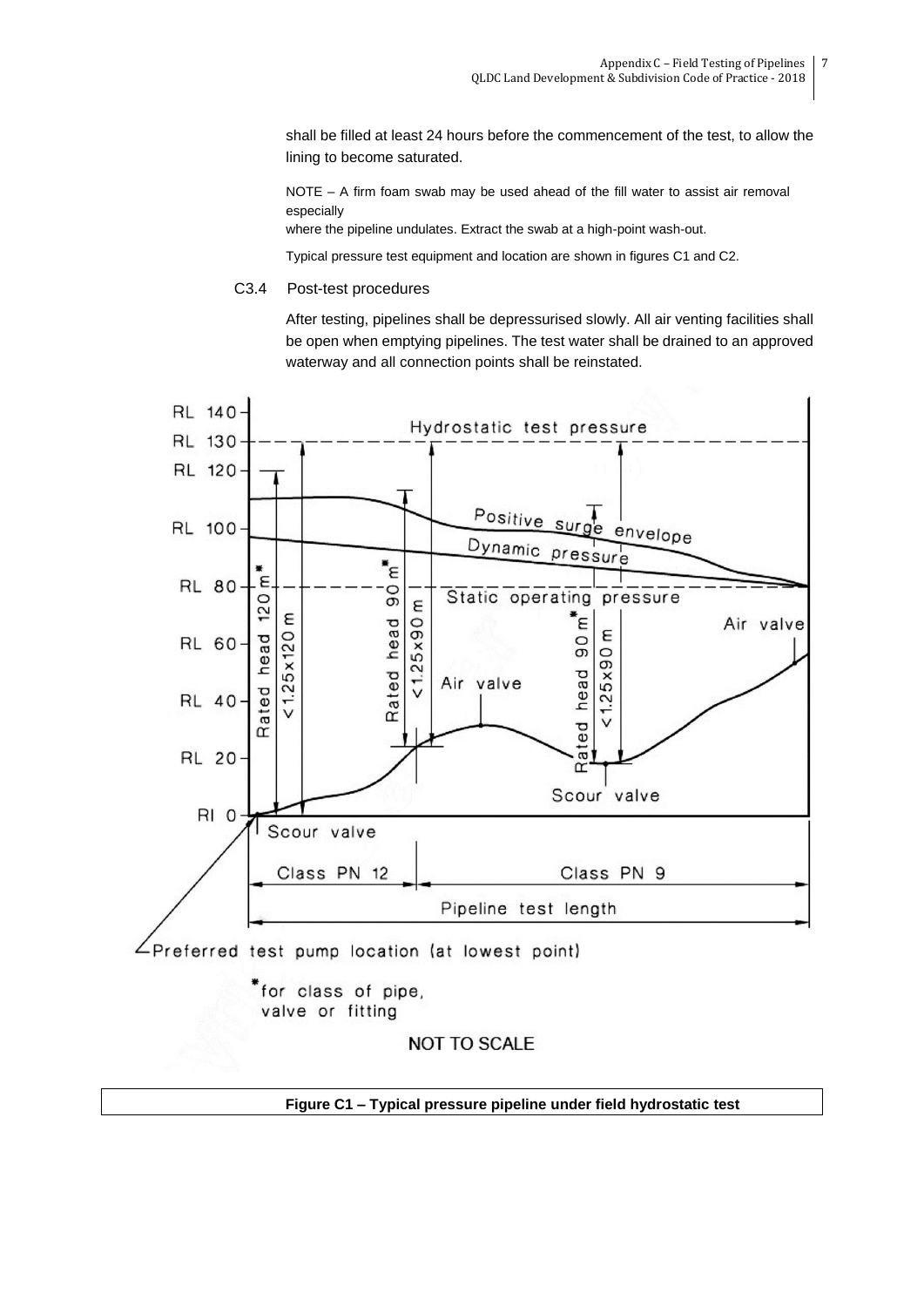

#### **Figure C2 – Typical field pressure test equipment layout**

C3.5 Constant pressure test (water loss method) – PVC, DI, GRP, and steel pipelines

This test is applicable for PVC, DI, GRP, and steel pipelines. The test length may be several kilometres in length (see C3.2).

# C3.5.1 Procedure

The procedure shall be as follows:

- (a) Close all valves apart from the test pump input and pressurise the test length to the specified test pressure (STP) – (see C3.1);
- (b) Apply and then maintain the test pressure by the addition of measured and recorded quantities of make-up water at regular intervals over a period, in the range of 1 hour to 12 hours;
- (c) Where pressure measurements are not made at the lowest part of the test length, make an allowance for the static head, between the lowest point of the pipeline and the point of measurement, to ensure that the test pressure is not exceeded at the lowest point.

The quantity of make-up water necessary to maintain the test pressure shall comply with the following equation:

*Q* ≤0.4*LDH*  where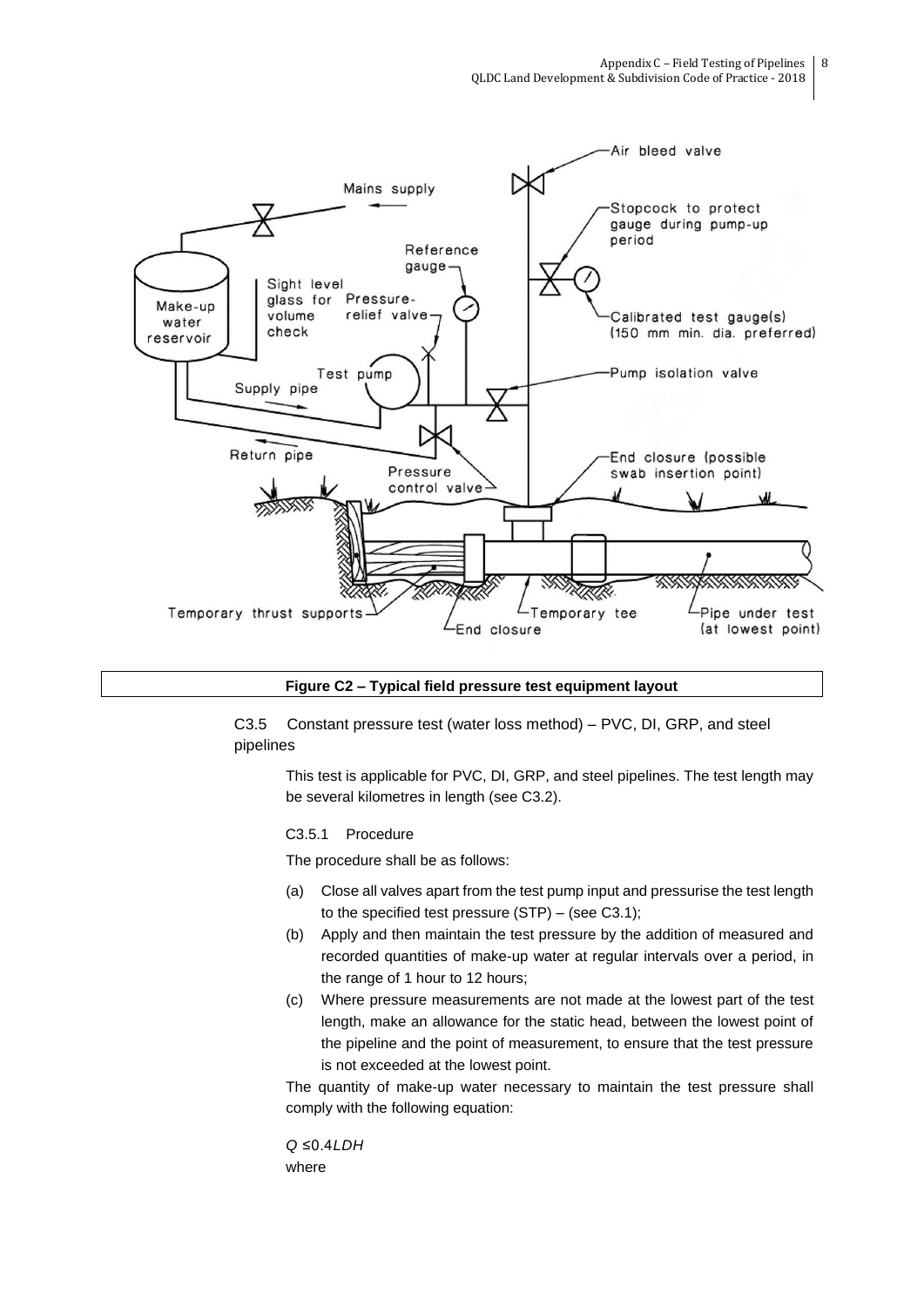- *Q* = allowable make-up water, in litres per hour
- *L* = length of the test length, in kilometres
- *D* = nominal diameter of the test length, in metres

*H* = average test head over length of pipeline under test, in metres

NOTE – The make-up water is not a leakage allowance, but is an allowance to cover the effects of the test head forcing small quantities of entrapped air into solution. Normally the contract of the contract of the contract of the contract of the contract of the contract of the contract of the contract of the contract of the contract of the contract of the contract of the contract of the c

test should last for a minimum of 2 hours and be concluded within 5 to 8 hours. The make-

up water requirement should reduce with time as air goes into solution. Where, after 12 hours the make-up water still exceeds the allowable limit, testing should cease and the cause of loss investigated.

#### C3.5.2 Acceptance

- (a) The test length shall be acceptable where there is no failure of any thrust block, pipe, fitting, joint, or any other pipeline component;
- (b) There is no physical leakage;
- (c) The quantity of make-up water necessary to maintain the test pressure complies with C3.5.1.

C3.6 Constant pressure test (water loss method) for viscoelastic pressure pipelines

This test is applicable to PE, PP, and ABS pressure pipelines. The test lengths may be several kilometres in length.

NOTE – This method is based on VAV P78, as outlined in AS/NZS 2566.2, Appendix A.

C3.6.1 Procedure

The procedure shall be as follows:

- (a) Purge the air from pipeline;
- (b) Apply the specified test pressure (STP) (see C3.1) to the test length;
- (c) Shut off main and allow pressure to settle for 12 hours (pressure will drop significantly);
- (d) Re-apply and maintain test pressure for 5 hours by successively pumping a sufficient amount of water;
- (e) Measure and record water volume  $(V_1$  in litres) required to maintain this pressure between Hour 2 and Hour 3;
- (f) Measure and record water volume  $(V_2$  in litres) required to maintain this pressure between Hour 4 and Hour 5;
- (g) Calculate:
	- $0.55V_1 + Q$

where *Q* is the allowable make-up volume obtained from C3.5.1.

#### C3.6.2 Acceptance

The test length shall be acceptable where:

- (a) The test length shall be acceptable where there is no failure of any thrust block, pipe, fitting, joint, or any other pipeline component;
- (b) There is no physical leakage; and
- *(c)*  $V_2$  ≤ 0.55  $V_1$  + *Q*.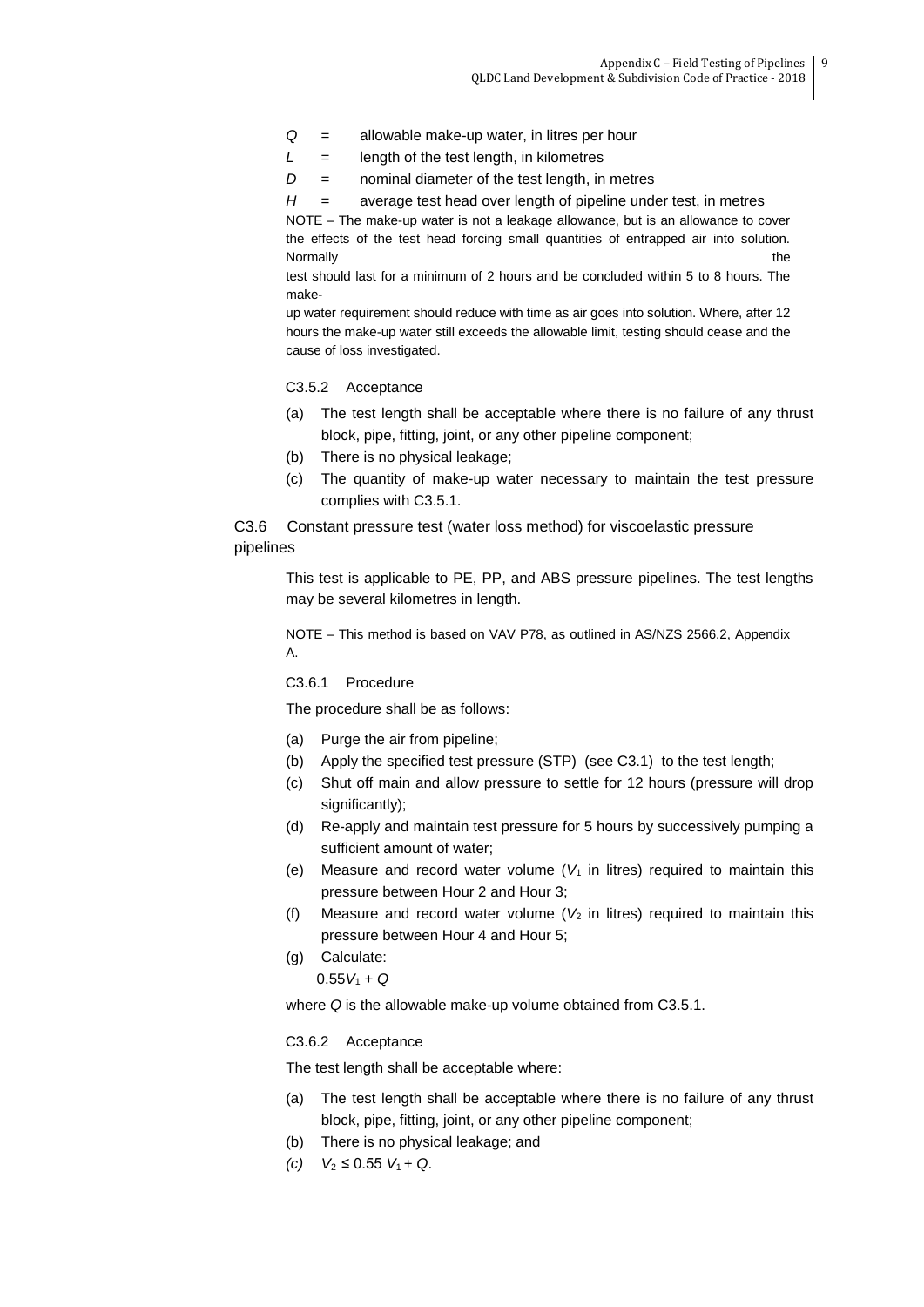## C3.7 Pressure rebound method for viscoelastic pressure pipelines

This test is applicable to PE, PP, and ABS pressure pipelines up to and including DN 315, where a short test time is required.

NOTE – This test is based on BS EN 805:2000, Appendix A (refer to AS/NZS 2566.2).

#### C3.7.1 Pressure measurement rig

The test rig shall be a recently calibrated pressure transducer, data logger, and check pressure gauge that has a dial of at least 100 mm diameter and a pressure range that places the specified test pressure (STP) (see C3.1) in the range 35% to 70% of the gauge's full scale. The transducer and the check gauge shall read within  $\pm 5\%$  of each other. If they do not agree within this tolerance, the equipment shall be recalibrated or replaced.

## C3.7.2 Procedure

The test procedure has the following three phases:

- (a) A preliminary phase in which the pipeline is
	- (i) Depressurised and allowed to relax after the C3.3 pre-test procedure
	- (ii) Pressurised quickly to the test pressure and maintained at this pressure and a set of the set of the set of the set of the set of the set of the set of the set of the set of the set of the set of the set of the set of the set of the set of the set of the set of the set of the set of th

period of time without further water being added

- (iii) The pressure is allowed to decay by viscoelastic creep, and
- (iv) Provided the pressure drop does not exceed a specified maximum, the

pressure test can proceed to the second phase;

- (b) A phase in which the volume of air remaining in the pipeline is assessed against an allowable maximum;
- (c) The main test phase in which the pipeline is maintained at the test pressure for a period of time and decay due to viscoelastic creep commenced. The creep is interrupted by a rapid reduction of the pressure in the pipeline to a specified level. This rapid reduction in pressure results in contraction of the pipeline with an increase (rebound) in pressure. If, during the rebound period, the pressure versus time record shows a fall in pressure, the pipeline fails the test.

C3.7.3 Preliminary phase

The procedure shall be as follows:

- (a) Reduce pressure to just above atmospheric at the highest point of the test length, and let stand for 60 minutes. Ensure no air enters the line;
- (b) Raise the pressure smoothly to STP in less than 10 minutes. Hold the pressure at STP for 30 minutes by pumping continuously, or at short intervals as needed. Do not exceed STP;
- (c) Inspect for leaks during the 30 minute period, then shut off pressure;
- (d) Allow the pressure to decay for 60 minutes;
- (e) Measure the pressure remaining at 60 minutes  $(P_{60})$ ;
- (f) If  $P_{60} \le 70\%$  of STP the test is failed. The cause shall be located and rectified. Steps (a) to (e) shall be repeated. If  $P_{60} > 70\%$  of STP, proceed to the air volume assessment.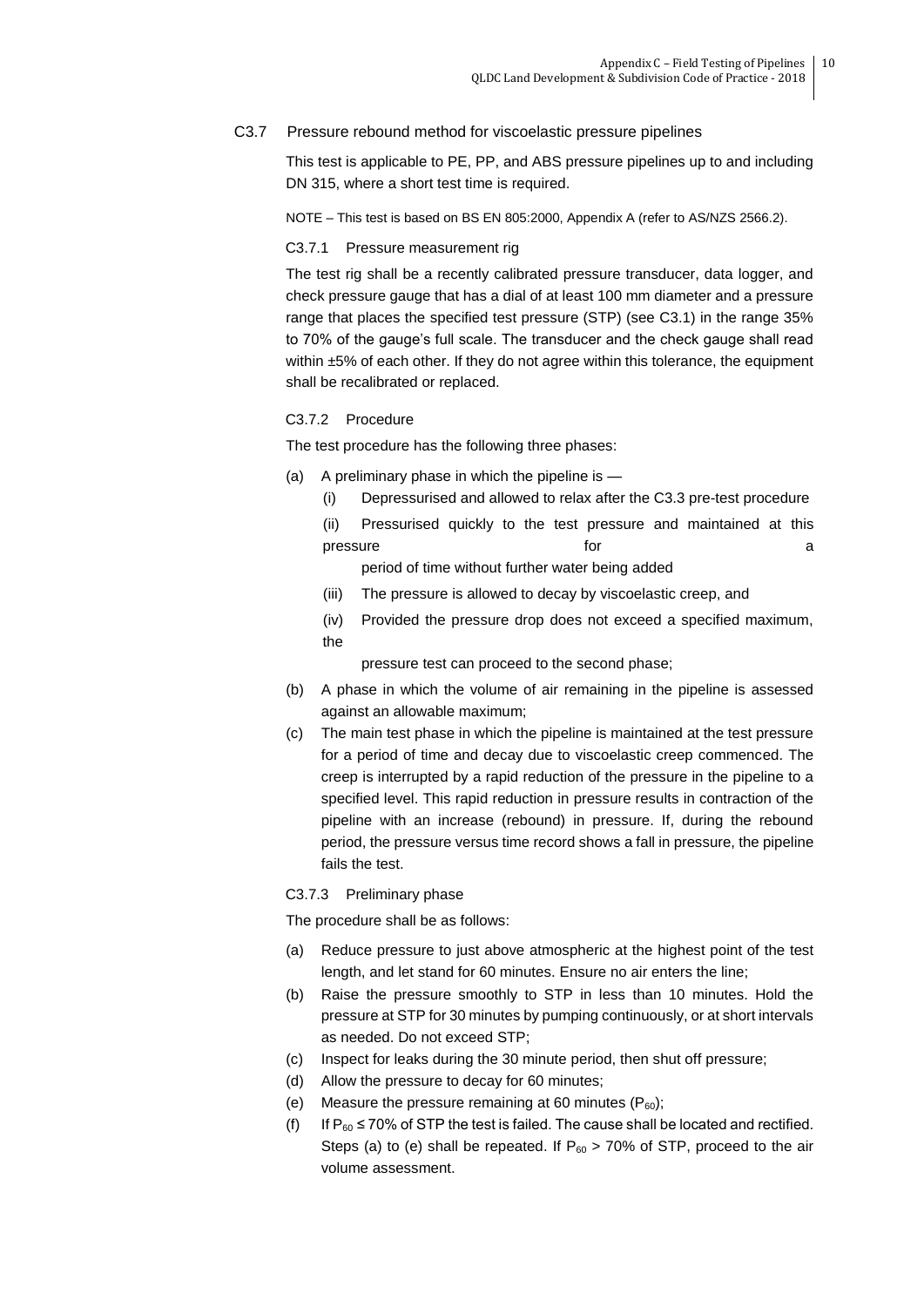## C3.7.4 Air volume assessment

The procedure shall be as follows:

- (a) Quickly (<5 min) reduce pressure by ∆*P* (10%–15% of STP);
- (b) Measure water volume bled out (∆*V*);
- (c) Calculate ∆*V*max allowable as follows:

 $\Delta V_{\text{max}$  allowable = 1.2 ×  $V \times \Delta P(1/E_{\text{W}} + D/E_{\text{R}})$ 

where

- $1.2 =$ air allowance
- $V =$  pipe volume, in litres
- ∆*P* = measured pressure drop, in kilopascals
- *D* = pipe internal diameter, in metres
- $E_R$  = pipe material modulus, in kilopascals (see table C2)
- $E_W$  = bulk modulus of water, in kilopascals (see table C3);
- (d) If ∆*V* > ∆*V*max allowable the test has failed. The cause shall be located and rectified. The preliminary phase shall be repeated. If ∆*V* ≤ ∆*V*max allowable, proceed to the main test phase.

NOTE – ∆*V* and ∆*P* should be measured as accurately as possible, especially where the test length volume is small.

#### C3.7.5 Main test phase

Observe and record the pressure rise for 30 minutes.

In the event of failure, locate and repair leaks. If failure is marginal or doubtful, or if it is necessary to determine leakage rate, use a reference test (see C3.6).

NOTE – Figure C3 gives an example of a full pressure test with the main test phase extended

to 90 minutes.

**Table C2 – Pipe E material modulus for PE 80B and PE 100**

| Temp          |                | <b>PE 80B – E Modulus</b> (kPax103) |                | <b>PE 100 – E Modulus</b> (kPax103) |                |                |
|---------------|----------------|-------------------------------------|----------------|-------------------------------------|----------------|----------------|
| $(^{\circ}C)$ | 1 <sub>h</sub> | 2 <sub>h</sub>                      | 3 <sub>h</sub> | 1 <sub>h</sub>                      | 2 <sub>h</sub> | 3 <sub>h</sub> |
| 5             | 740            | 700                                 | 680            | 990                                 | 930            | 900            |
| 10            | 670            | 630                                 | 610            | 900                                 | 850            | 820            |
| 15            | 600            | 570                                 | 550            | 820                                 | 780            | 750            |
| 20            | 550            | 520                                 | 510            | 750                                 | 710            | 680            |
| 25            | 510            | 490                                 | 470            | 690                                 | 650            | 630            |
| 30            | 470            | 450                                 | 430            | 640                                 | 610            | 600            |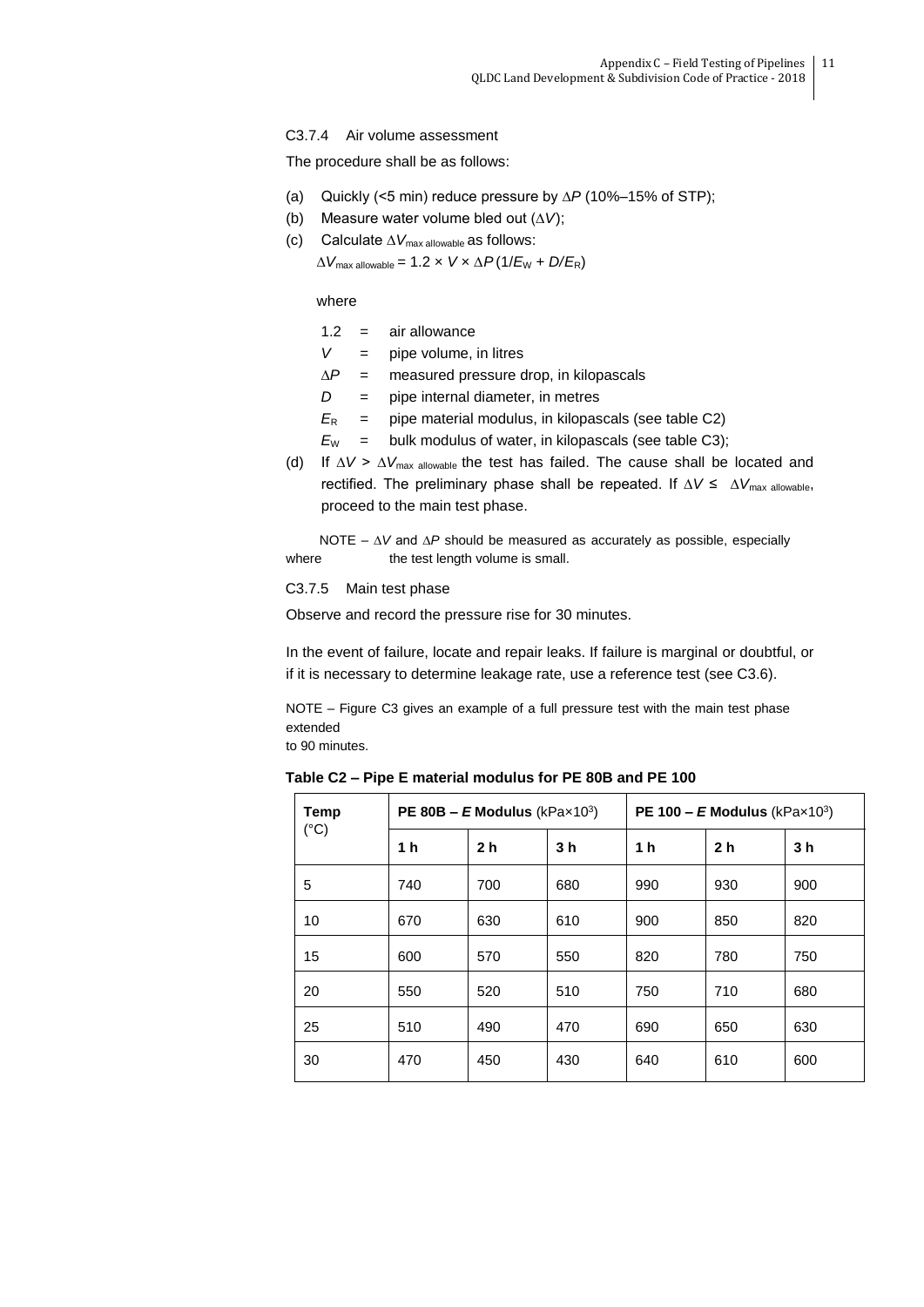| Temperature $(^{\circ}C)$ | <b>Bulk Modulus</b> ( $k$ Pa $\times$ 10 <sup>3</sup> ) |  |  |
|---------------------------|---------------------------------------------------------|--|--|
| 5                         | 2080                                                    |  |  |
| 10                        | 2110                                                    |  |  |
| 15                        | 2140                                                    |  |  |
| 20                        | 2170                                                    |  |  |
| 25                        | 2210                                                    |  |  |
| 30                        | 2230                                                    |  |  |

**Table C3 – Bulk modulus** *E***w – Water**



**Figure C3 – Typical successful modified rebound test for a PE pipeline**

## C3.7.6 Acceptance

The test length shall be acceptable if:

- (a) There is no failure of any thrust block, pipe, fitting, joint, or any other pipeline component;
- (b) There is no physical leakage;
- (c) The pressure rises or remains static in the 30-minute period.

If doubt exists about the pressure recovery, the monitoring period may be increased to 90 minutes, and any pressure drop that does occur shall not exceed 20 kPa over the 90-minute period.

If the pressure drops by more than 20 kPa during the 90-minute extended period, the test fails.